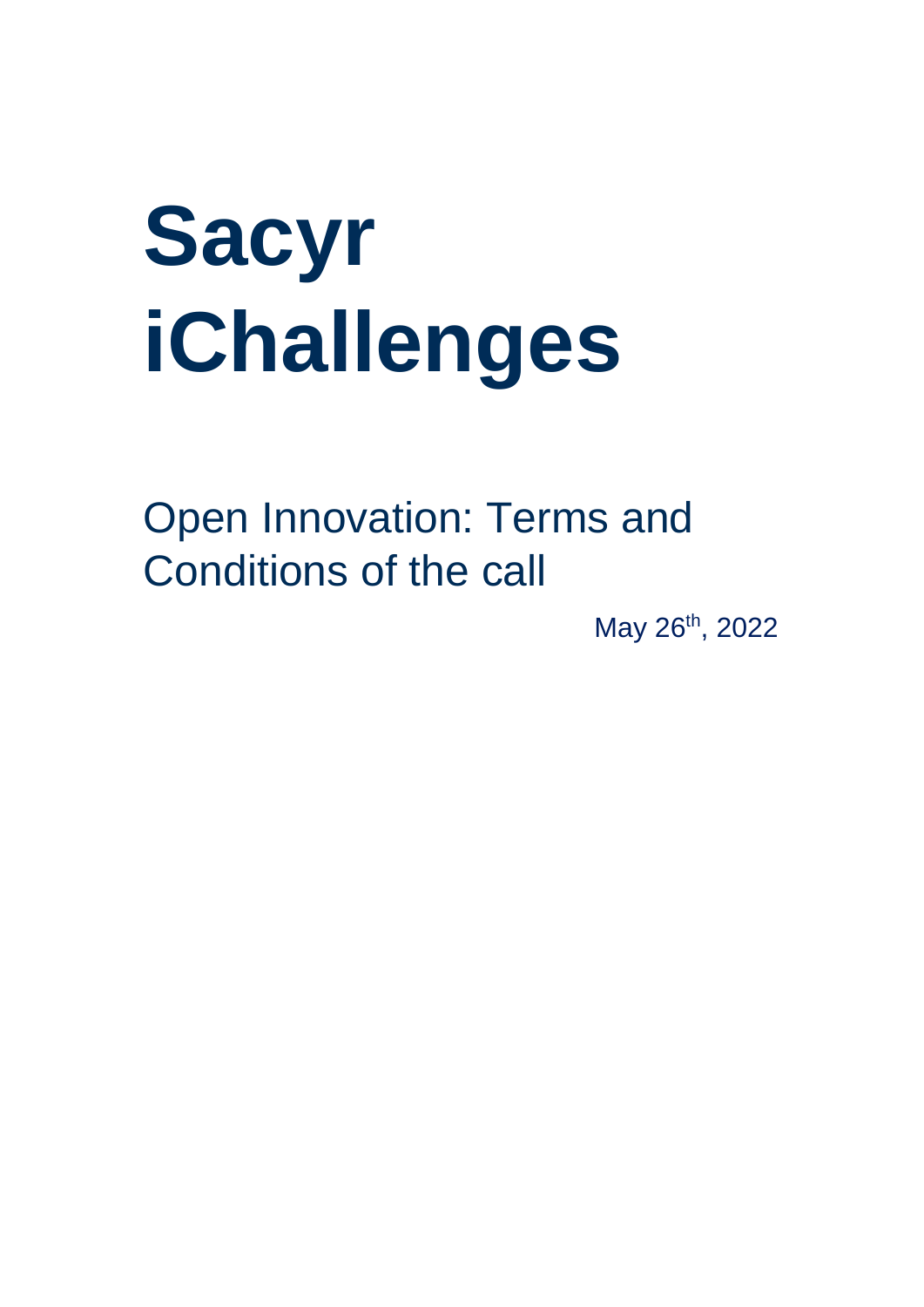| <b>Introduction/Context</b><br>1.                                             | 3              |
|-------------------------------------------------------------------------------|----------------|
| <b>Objective</b><br>2.                                                        | 3              |
| <b>Target Audience</b><br>3.                                                  | 3              |
| <b>Participation Requirements</b><br>4.                                       | 4              |
| <b>Applying for Participation</b><br>5.                                       | 5              |
| <b>The Program</b><br>6.                                                      | 5              |
| Challenges identified for the 2022 edition of the Program<br>a.               | 5              |
| <b>Program Description</b><br>b.                                              | 5              |
| <b>Project evaluation and selection criteria</b><br>c.                        | 6              |
| <b>Phases and Calendar</b><br>$\mathbf{d}$ .                                  | $\overline{7}$ |
| <b>Rights Recognized to Sacyr by the Program Sacyr iChallenges 2022</b><br>7. | 8              |
| <b>Confidentiality and protection of Personal Data</b><br>8.                  | 8              |
| 9.- Intellectual and Industrial Property                                      | 9              |
| 10.- Transfer                                                                 | 10             |
| 11.-Liability                                                                 | 10             |
| 12.- Dissemination of Award-Winning Project and Image Rights                  | 10             |
| 13.- Acceptance of Terms and Legislation                                      | 11             |
| 14.- Acceptance of the Sacyr Group Code of Conduct                            | 11             |
| <b>15. Final Considerations</b>                                               | 11             |
| 16. Consultation and resolution of doubts                                     | 12             |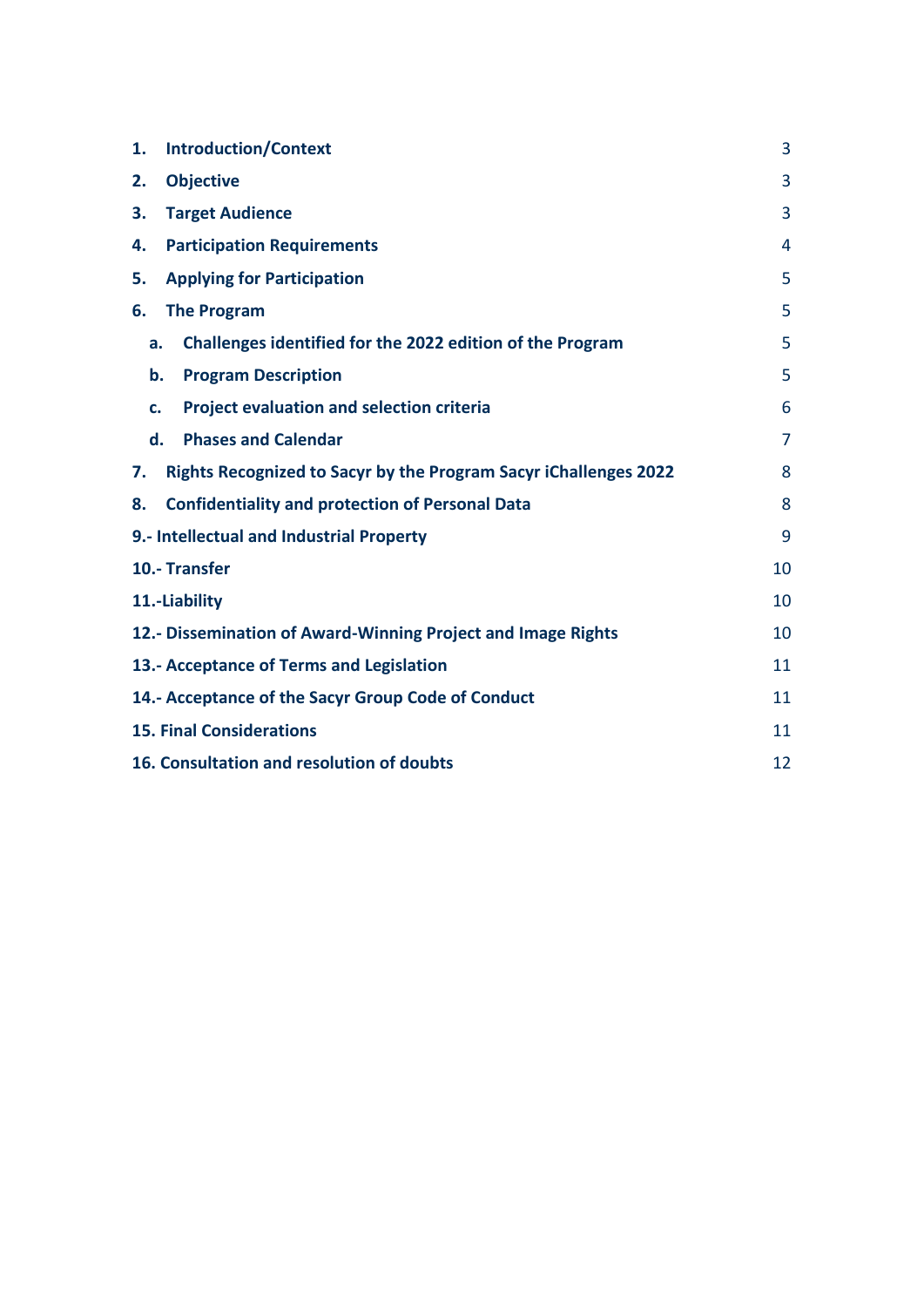## **1. Introduction/Context**

<span id="page-2-0"></span>SACYR S.A. is a business group of urban infrastructures and services that operates in nearly thirty countries throughout five continents.

SACYR is committed to innovating and adopting innovative solutions as key elements to ensure its competitiveness and to fulfill its corporate mission, which consists of improving the quality of life of citizens through large complex infrastructure and service projects.

In this context, at SACYR we are convinced that innovative solutions, emerging technologies (artificial intelligence, augmented reality, big data, the internet of things, etc.), and other disruptive technologies will bring about significant changes in the value chain and the rules of the game in infrastructure and services business. We want to face this process of change together with other market agents, according to a logic of open innovation.

For this reason, Sacyr decided to launch the Sacyr iChallenges Program, which has been created to promote and incorporate different innovative agents into the SACYR ecosystem that provide national and international synergies to help solve challenges that different lines in the company face.

This document contains the terms for participating in the Sacyr iChallenges Program in 2022.

# **2. Objective**

<span id="page-2-1"></span>The main objective of the "Sacyr iChallenges" Open Innovation Program is to strengthen the collaborative relationship between Sacyr's different business lines and the innovative ecosystem.

SACYR S.A. internally identified a set of operational challenges that currently affect the different divisions of the Group, for future market launches.

The aim of the program is to find innovative solutions in the market, through different agents, that allow these challenges to be resolved alongside Sacyr.

The program strives to maximize the benefits that market agents obtain from cocreation together with Sacyr, using open innovation methodologies, as well as to encourage and reward those solutions that best fit the challenges.

During the final phase, a pilot will be developed between the business line responsible for the challenge and the selected solutions.

# **3. Target Audience**

<span id="page-2-2"></span>This program is aimed at companies and other innovative market players who wish to present business projects established or in the advanced process of establishment and can help improve the competitiveness of SACYR in the infrastructure and service sectors.

Sacyr iChallenges target audience consists of: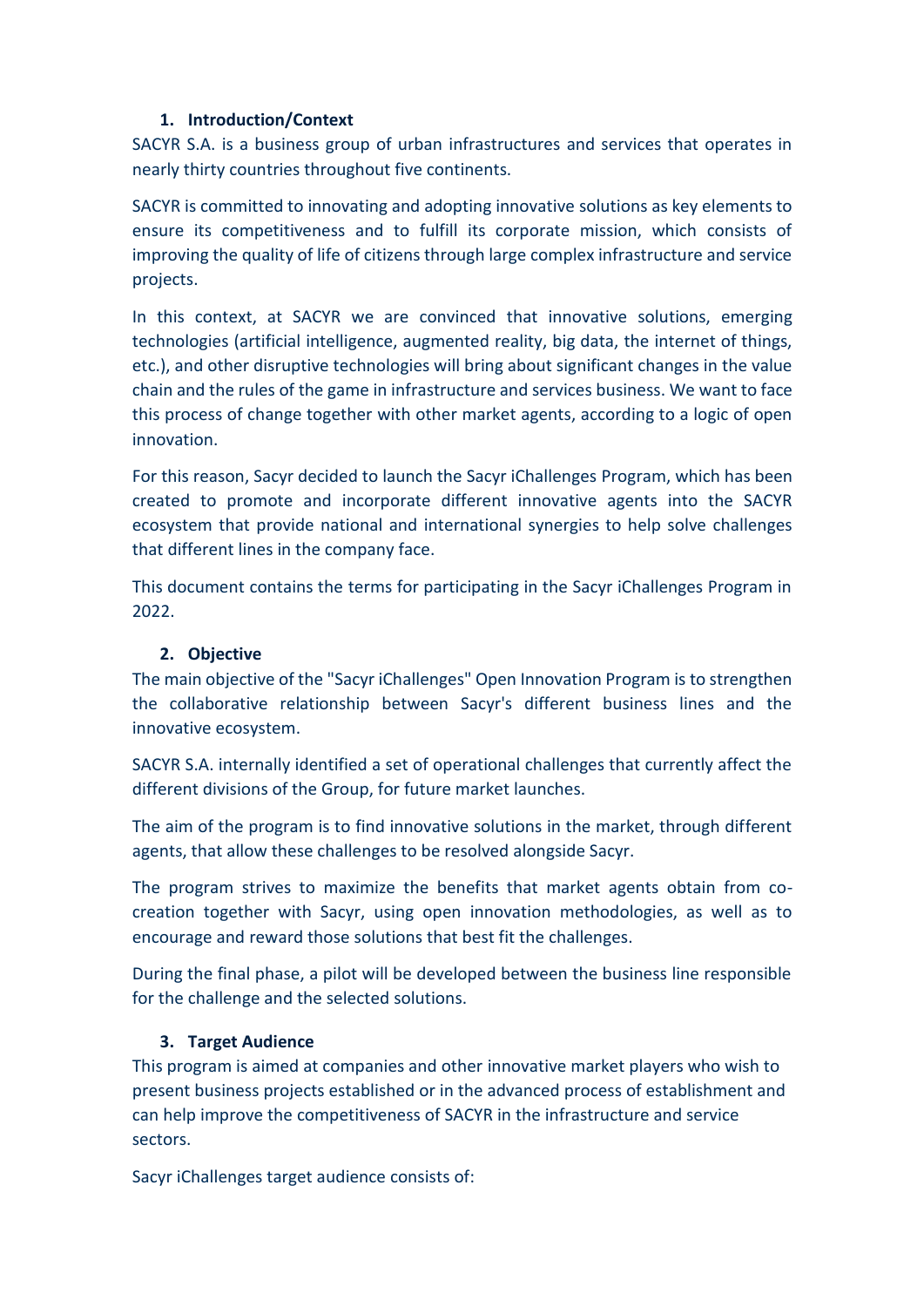- Companies (large corporations and SMEs) with innovative solutions
- Technology companies
- Technology and Research centers
- Universities
- Startups
- UTEs (Temporary Union of Companies, a system used in Spain)

The program seeks proposals and solutions that can provide differential value through the application of innovation, technology or new business models that respond partially and fully to any of the challenges that have been defined for the program.

# **4. Participation Requirements**

<span id="page-3-0"></span>The Sacyr iChallenges Program is aimed toward any innovative ecosystem agent that can provide a partial or complete solution in any of the areas in which SACYR has a specific challenge. However, it is not essential that the participant has commercially launched the solution.

The participants must propose solutions to the defined challenges. The solutions must be able to be implemented and subsequently tested in collaborative projects with Sacyr.

Projects that meet the following requirements may participate in the selection process of the Sacyr iChallenges open innovation program:

- Projects and solutions to challenges must be original. The plagiarism of a project will mean the immediate expulsion of the participant in the selection process and the inability of reappearing in the future.
- To be an agent of the innovative ecosystem that identifies with what is specified in pt. 3 "Target Audience".
- The participant must have the legal capacity to assume the obligations arising from these bases.
- All participants must not have a criminal record, as well as no tax and Social Security debts. SACYR may at any time require the accreditation of the following by means of the corresponding certificates issued by public bodies or appropriate authorities.
- Sacyr reserves the right to exclude any applicant from participation in the program and, if appropriate, to refrain from awarding the prize if the participant is not able too immediately provide the information stated above.
- No employee, spouse or relative of an employee of any Sacyr Group company from the second degree of consanguinity may be a de facto or de jure director, or an employee or partner with significant interests of a participant.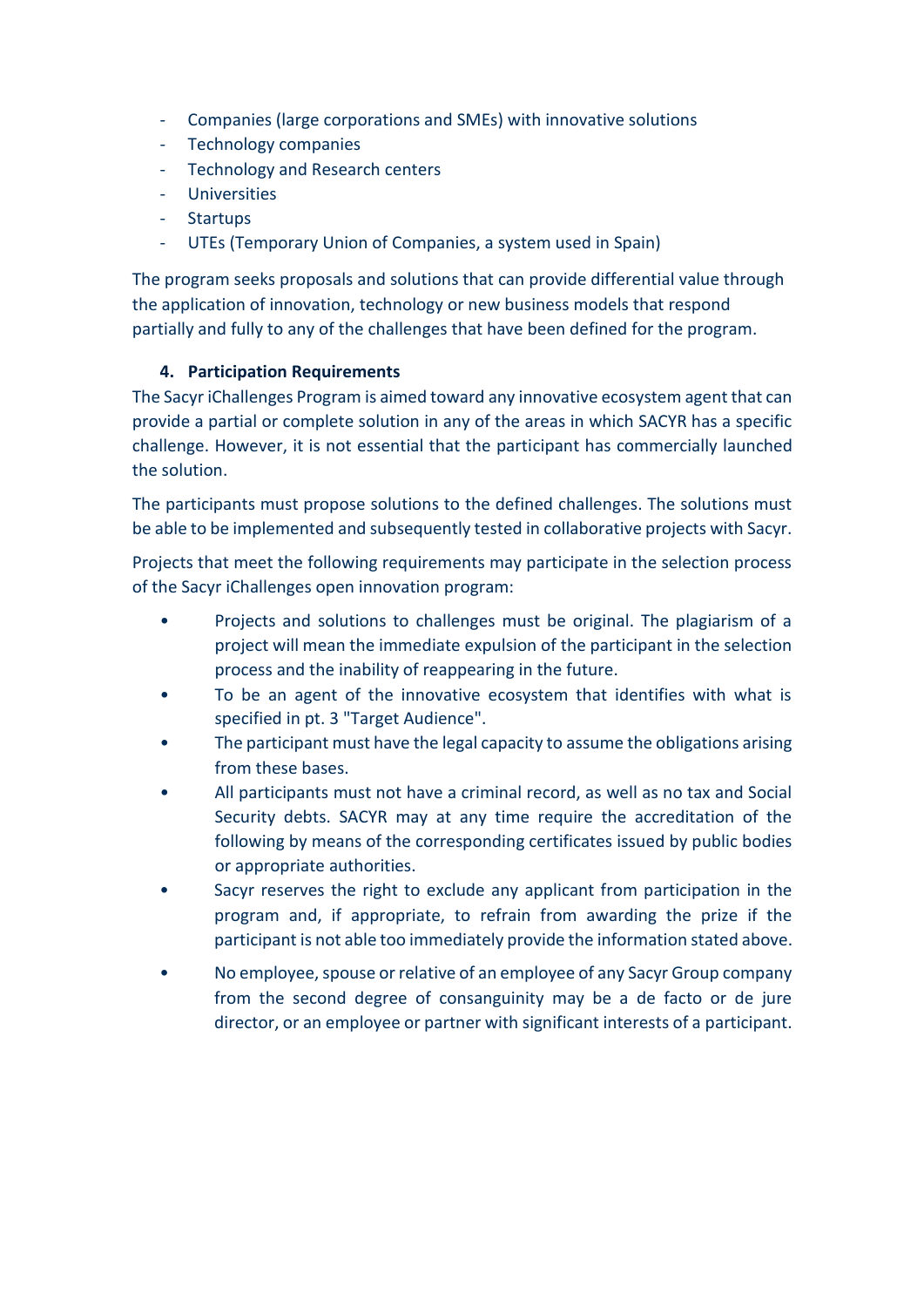# **5. Applying for Participation**

<span id="page-4-0"></span>In order to participate in the program, it is necessary to complete the application form by registering and sending information through the online form available on Sacyr´s iChallenges website [\[www.sacyrichallenges.com\]](http://www.sacyrichallenges.com/).

Applications attempted or received after the deadline of the admission detailed below will not be assessed for participation in the program.

# **6. The Program**

<span id="page-4-1"></span>The Sacyr iChallenges Program, seeks to identify and/or co-create innovative solutions that help solve the challenges defined by Sacyr.

# <span id="page-4-3"></span><span id="page-4-2"></span>**a. Challenges identified for the 2022 edition of the Program**

# **1. New solutions to maximize renewable energy use**

How might we increase our facilities' renewable energy generation, storage, and utilization capacity and reduce our electricity bills simultaneously?

## 2. **Exploitation of new materials**

How can we promote the recycling of waste generated by the development of new industries and existing untreated material streams?

# **3. Carbon footprint reduction in construction** Emerging solutions to reduce Greenhouse Gas (GHG) emissions during the execution stage of our construction work.

# **4. New solutions to boost sustainable urban mobility**

How might we improve our current services and explore novel development opportunities for optimization of mobility management and GHG emissions in urban areas?

# **b. Program Description**

- 1. On May 26<sup>th</sup>, Sacyr iChallenges will launch the 2022 call for companies, universities and research centers that wish to participate. They will send their proposals as a solution to one of the challenges that the company faces.
- 2. Once the call for applications has ended (July  $15<sup>th</sup>$ ), the evaluations of the applicants will begin during the months of July, August and September. Sacyr will pre-select the projects which considers having potential and scalable development possibilities. If no solutions are found for any of the challenges among the proposals received, Sacyr may consider the candidacy for that challenge to be unsuccessful. Similarly, it could consider the incorporation of more than one solution to the same challenge.
- 3. After the pre-selection, each candidate will be notified and the negotiation process between them and Sacyr will begin. The negotiation will include, on a non-exclusive basis, the following aspects: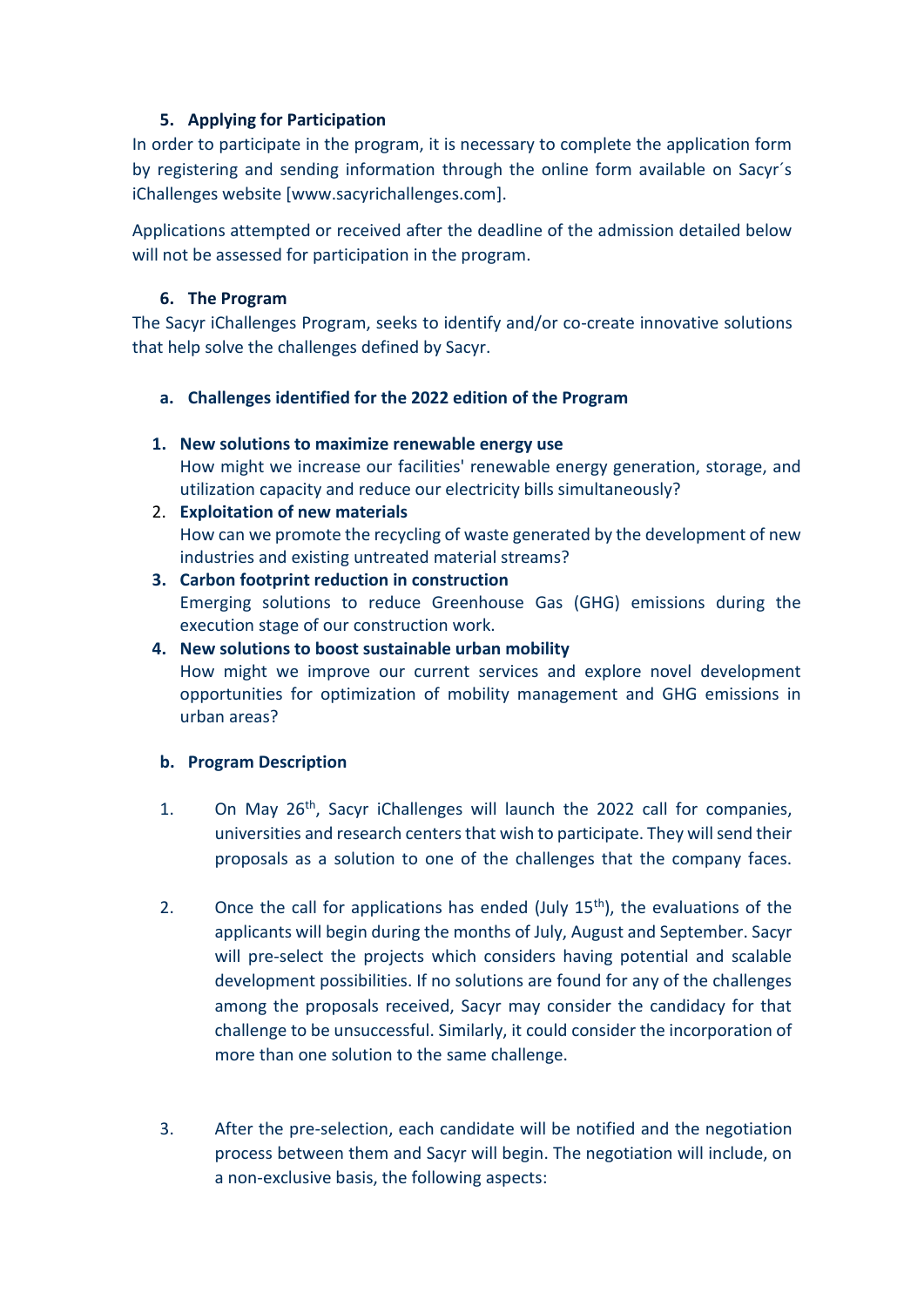- 1) Mechanism for collaboration between Sacyr and each pre-selected candidate.
- 2) Participation in the economic benefit derived from the Solution Project.
- 3) Attribution of intellectual and industrial property, know-how or any other rights derived from the Solution Project.
- 4) Possible joint participation of several pre-selected candidates, along with SACYR in the development of their respective Solution Projects.
- 5) Mechanism for Sacyr's participation in the possible market launch of new products derived from the Solution Project.

Sacyr will be able to negotiate with each of the pre-selected candidates at the same time. During this negotiation phase, Sacyr will be able to promote alignment between all or some of the pre-selected Solution Projects and the challenges posed by means of innovation methodologies, generating mixed teams between the innovative agents and Sacyr in order to promote an indepth resolution of each challenge.

The negotiation will be extended for a maximum period of 45 calendar days from the celebration of the Sacyr Innovation Summit. If an agreement is reached within this period, Sacyr will select the candidate or candidates with whom it will develop the Joint Projects and the content of this agreement will be incorporated into a Collaboration Agreement signed by the parties involved.

Otherwise, Sacyr will declare this edition of Sacyr iChallenges void.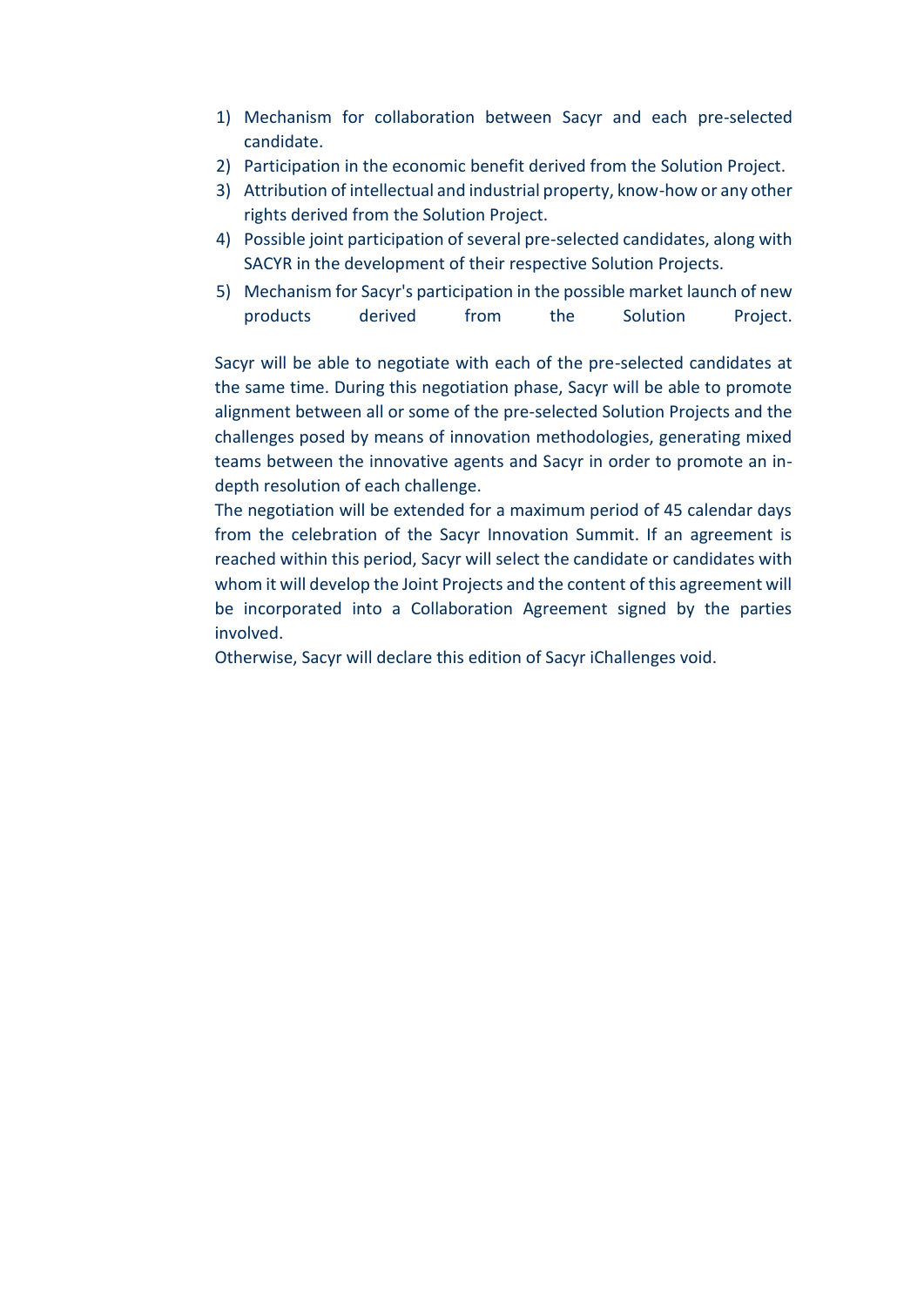# <span id="page-6-0"></span>**c. Project evaluation and selection criteria**

For the selection of the solutions, the following will be used to evaluate the different candidacies:

- **Potential impact on the business**: potential scalability of the solution proposed by the innovative agent in SACYR, time of financial return, development of competitive advantages for the business in the short to medium run (e.g. access to new technologies, access to technical profiles etc.) or feasibility of collaboration.
- **Product/Technology:** Degree of innovation of the product or service in comparison with the state of the sector, degree of maturity, technology employed or scalability potential of the technology within the business (leveraging existing resources, infrastructure, geographies, etc.).
- **Maturity and team of the company:** CV of the participants, degree of maturity of the business (e.g. Alliances and key partners, initial investments, customers, first sales etc.), capital needs, internal organization and processes.
- **Experience working with partners:** Development experiences (e.g. collaboration with universities, companies etc.), experience as a supplier (e.g. they have sold consultancy or part of development to a company, experience in understanding external problems / defined by a third party), motivation and interest in collaborating with a corporation.
- **Satisfactory result in the negotiation and team alignment process defined in section b. listed above.**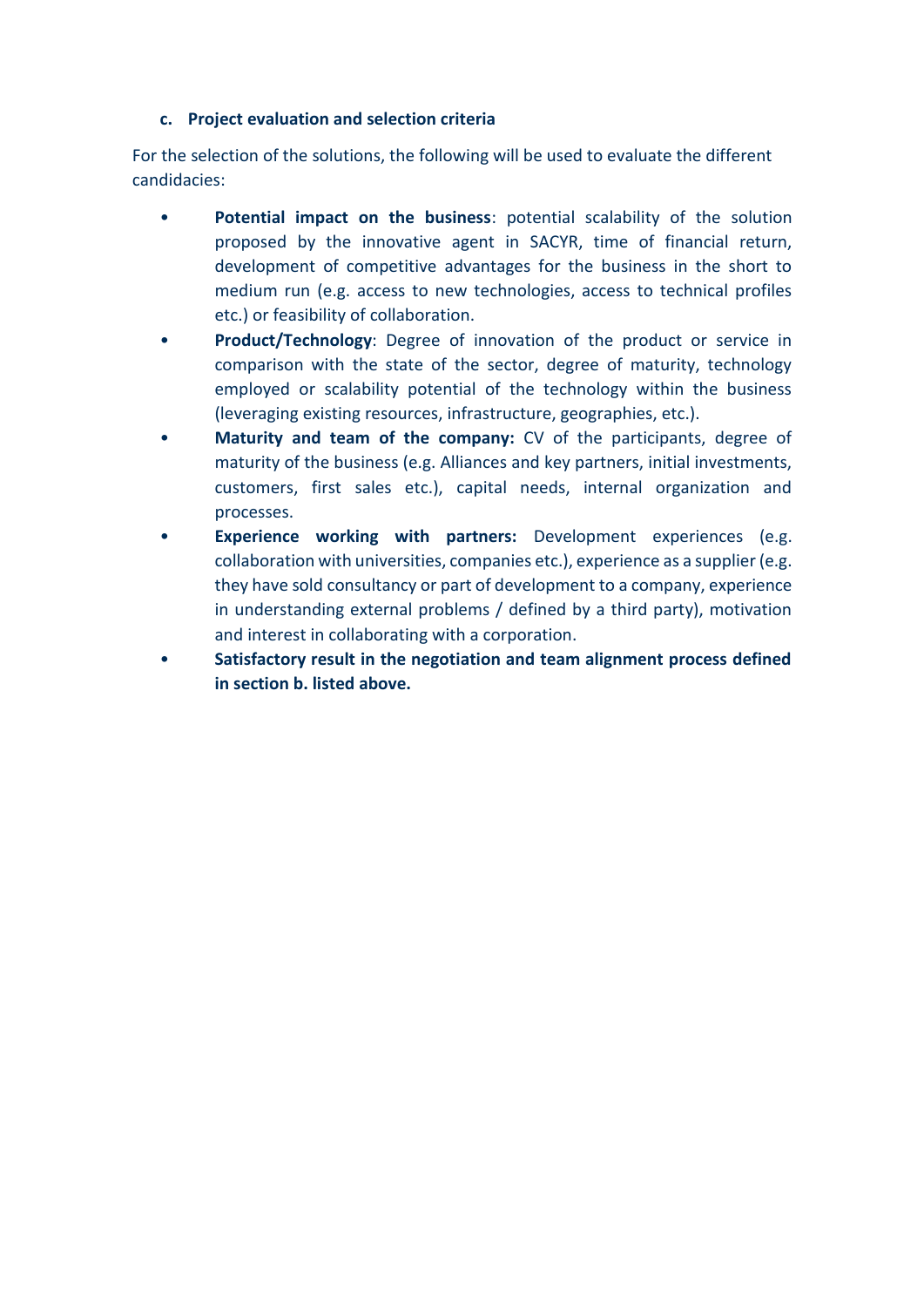#### <span id="page-7-0"></span>**d. Phases and Calendar**

The program will be developed according to the following phases (details on [https://www.sacyrichallenges.com/en/program/\)](https://www.sacyrichallenges.com/en/program/):

**- Registration period:** The registration period will start from the publishing of these rules and will end on July  $15<sup>th</sup>$  2022 at 23:59h (GMT + 1).

- **Selection period:** The selection period for projects will run from the deadline for submission of applications until October 2022, the day on which the projects selected to participate in the Sacyr Innovation Summit will be communicated.
- **Sacyr Innovation Summit**: The Sacyr Innovation Summit will take place between September and October. The exact date will be known on the day that those selected agents are published. During this day, the selected agents of the innovative ecosystem will present to the directors and teams of the corresponding business units the solutions to the challenges they have worked on.

**- Sacyr Innovation Awards:** After selecting the solutions, with which the projects will be developed jointly, based on the agreed collaboration schemes, a jury made up of executives from the Sacyr Group will choose the most attractive project as the winner within the framework of the Sacyr Innovation Awards. This jury will have members of the Innovation Committee as well as other people who may be appointed by the Committee itself and who could as well be professionals from other management areas of the Sacyr Group. Likewise, the Board of Trustees of the Sacyr Foundation may include one of its members or a third party as part of the jury. The winning project(s) will be announced at the award ceremony of the ninth edition of the Sacyr Innovation Awards, which will also publicly acknowledge the contributions of the Program.

The Sacyr Foundation will award the winning candidate with the amount of FIFTY THOUSAND EUROS (50,000 euros) through any appropriate mechanism to the collaboration scheme established in accordance with the provisions of section b.3 (listed above) including but not limited to Sacyr's participation in the financial capital of the company through which the Joint Project is developed in the amount mentioned.

The Sacyr Foundation or the Group company designated by Sacyr shall determine the mechanism of terms and conditions for the delivery of the award, as well as the dates for the delivery of the mentioned amount in accordance with the milestones and development phases of the Joint Project.

Sacyr's decisions in all matters covered by these rules shall be without appeal and need to be motivated.

The presentation of Solution Projects to Sacyr iChallenges implies acceptance of these rules in their entirety.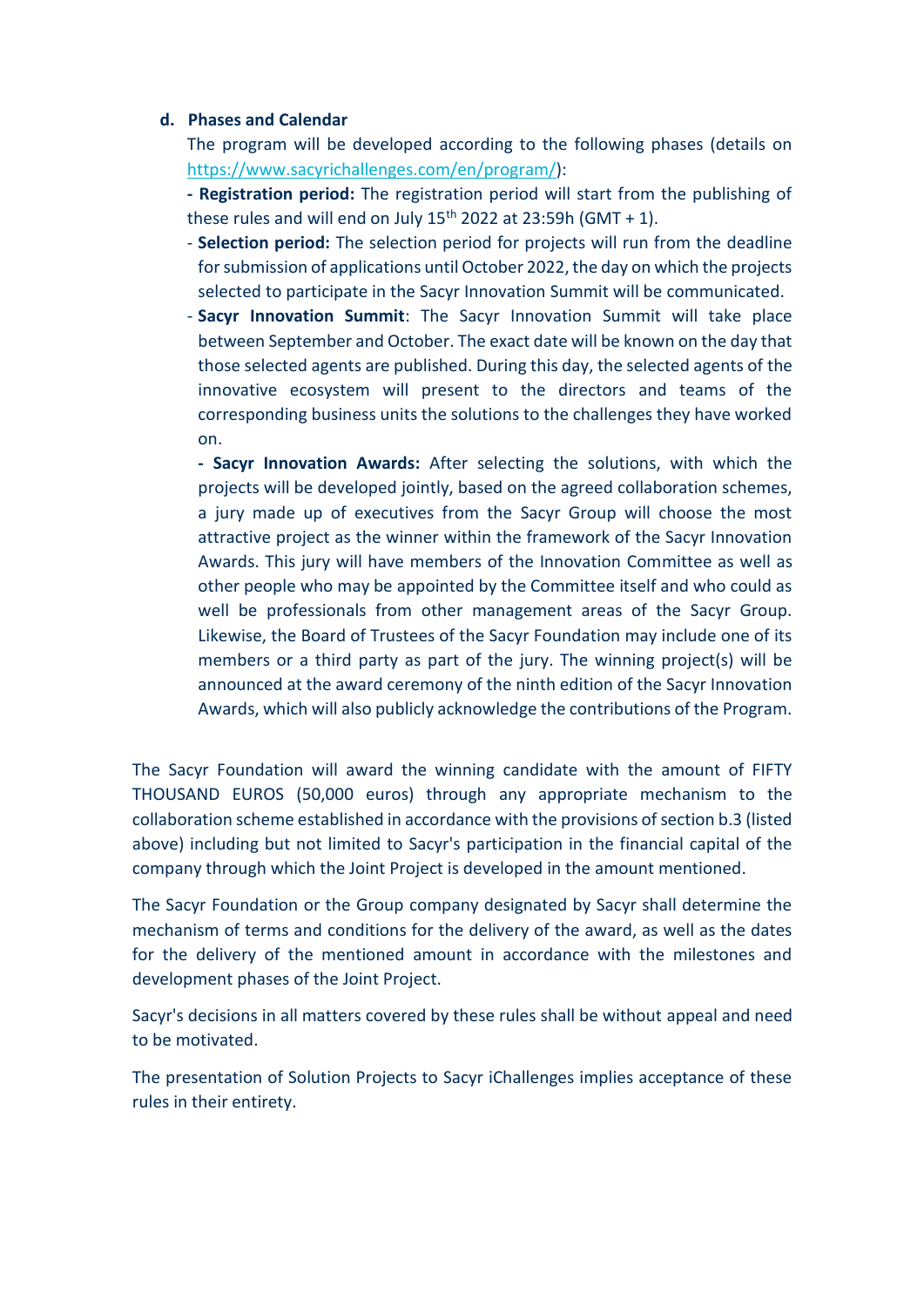# **7. Rights Recognized to Sacyr by the Program Sacyr iChallenges 2022**

<span id="page-8-0"></span>The participation of the selected projects in the Sacyr iChallenges program implies the acknowledging of the following:

## **Image Rights**

The participants authorize SACYR to invite specialized and/or generalist press to cover the different activities carried out during the period of the program.

Likewise, all selected participants authorize SACYR to disseminate and publish on the Internet and in specialized and/or generalist press a summary of the projects in question, as well as the images and names of the participants responsible for such projects*.*

The above will be understood without prejudice of the rights resulting from the applicable legislation and/or the Collaboration Agreements subscribed.

## **8. Confidentiality and protection of Personal Data**

<span id="page-8-1"></span>Both Sacyr and the participants in the Program agree to maintain any information exchanged under strict confidentiality and not to disclose to third parties, any information and documentation received that is related to the Program.

The personal data provided will be treated by SACYR, S.A., who oversees handling this process and is located at Condesa de Venadito 7, 28027, Madrid.

This data will be used to manage your participation in the Sacyr iChallenges program. The legal basis that legitimizes that this process is necessary for the implementation of the provisions of these terms. For this purpose, your data will be kept and processed for a period of two years for possible future communications and management of the program.

Additionally, your data will be used to inform and send you communications by electronic and/or telematic means about the news of the Sacyr iChallenges program, activities, and projects that may be of interest to you. Your data is protected by the legitimate interest of SACYR and does not require your consent.

For this purpose, your data will be processed until you decide to oppose this processing, delete your data or limit the processing thereof.

We also inform you that we will share your data with other companies in the SACYR business group, which can be consulted at [www.sacyr.com,](http://www.sacyr.com/) and with the Sacyr Foundation, for the same purposes as indicated above. These companies can be located in third countries which may involve the international transfer of data outside the European Union (EU). However, given the special attention we pay to the treatment of your personal data, when such a transfer is made outside the EU, we implement measures to ensure that the personal data transferred benefits from an adequate level of protection.

We also have service providers, such as computer and web maintenance companies, or third parties on which we rely for the management of events that, in the course of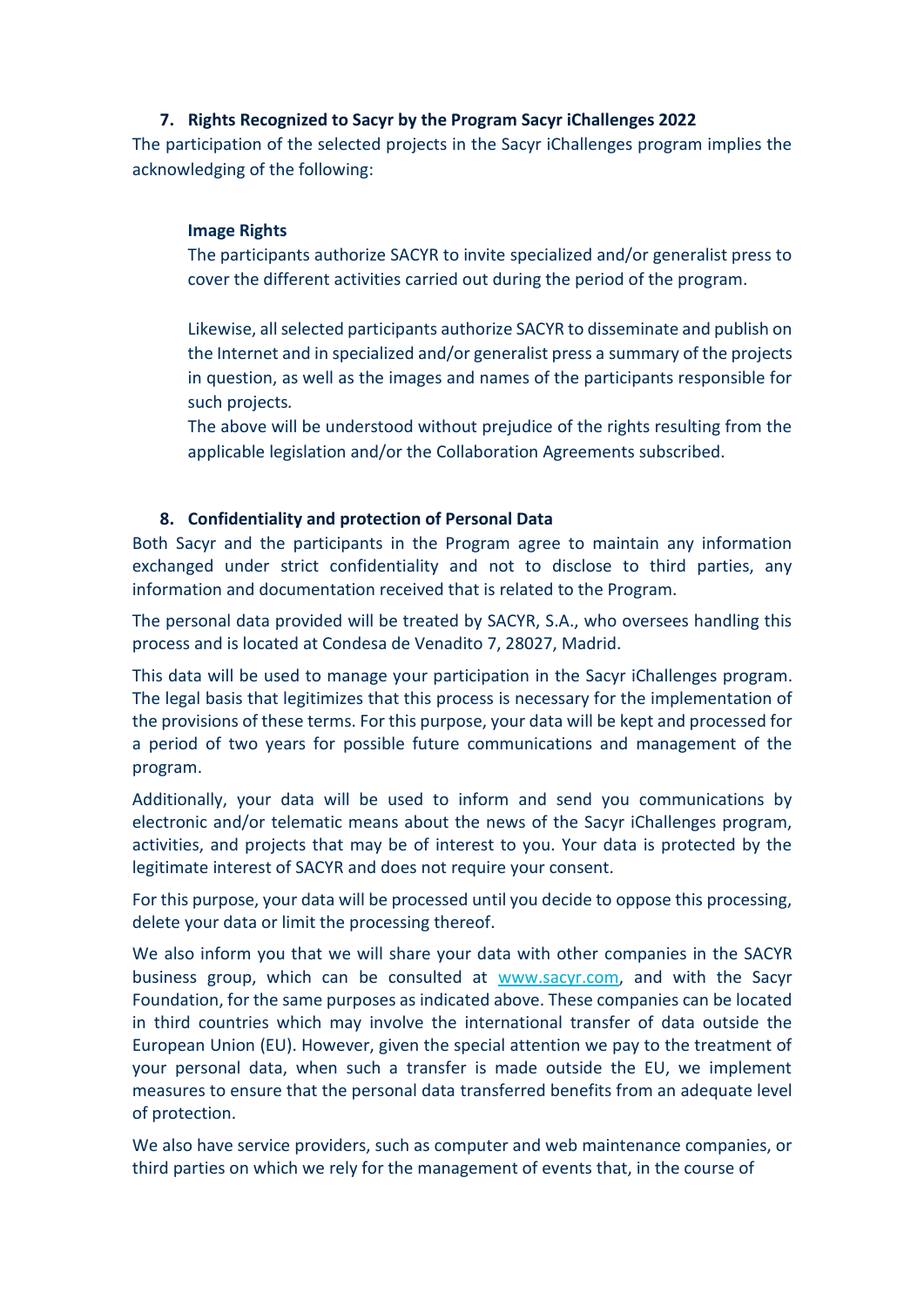providing their services, access Sacyr's personal data. However, we make a selection and control of these third parties with whom we have signed data protection agreements, where they are obliged to comply with a series of obligations regarding data protection.

Apart from the above, we do not disclose your personal data to any additional third parties. In the event that any of our service providers or IT system providers are located outside the EU, we will take all applicable safeguards in accordance with the applicable regulations to ensure proper data management.

By providing your data, you guarantee that you have read and accepted the processing of your personal data as indicated. However, you may at any time revoke the given consent, as well as exercise your rights of access, rectification, suppression, opposition, limitation of processing and portability, when such rights are applicable, by writing to the address of Sacyr, S.A., Calle Condesa de Venadito, 7, 28027, Madrid, or to the e-mail address [protecciondedatos@sacyr.com,](mailto:protecciondedatos@sacyr.com) providing a photocopy of your ID card or equivalent document and specifying your request.

Likewise, if you consider that your data has been treated in an inappropriate manner, you will be entitled to file a complaint with the Spanish Data Protection Agency (C/ Jorge Juan, 6. 28001 - Madrid www.agpd.es) or with our Data Protection Delegate.

# **9. Intellectual and Industrial Property**

<span id="page-9-0"></span>The participants will be responsible for having formalized the protection measures of their intellectual and industrial rights, prior to the presentation of their projects.

If the Solution project is eligible for protection as a utility model or as a patent, the report by the state of the art carried out by the Spanish Patent and Trademark Office must be attached to the project. Otherwise, the Sacyr Group or it´s Foundation may require the candidate to request it as a condition for the development of the project or pilot.

In the event that the Solution project generates elements susceptible of protection in the Register of Patents and Trademarks, the parties shall abstain from any written or verbal disclosure (conferences, etc.), which may prejudice the requirement of "novelty" essential for such protection to be viable.

When submitting applications for participation, the project candidates guarantee that:

- a) The projects presented are original from their authors and/or have full rights and disposition over them.
- b) In the event that the projects are the unitary result of the collaboration of several participants, the project will be treated as a collaborative work in accordance with article 7 of the Spanish Intellectual Property Law, the project resulting rights belonging to all of them as co-authors, without prejudice to what is agreed by the participants and SACYR in the Collaboration Agreement.
- c) The participant authorizes SACYR to publish a summary of the project on their respective official websites, provided that the requirement of "novelty" is not prejudiced. They also accept that the visitors to the web pages have access to said information in accordance with the conditions of use of said website.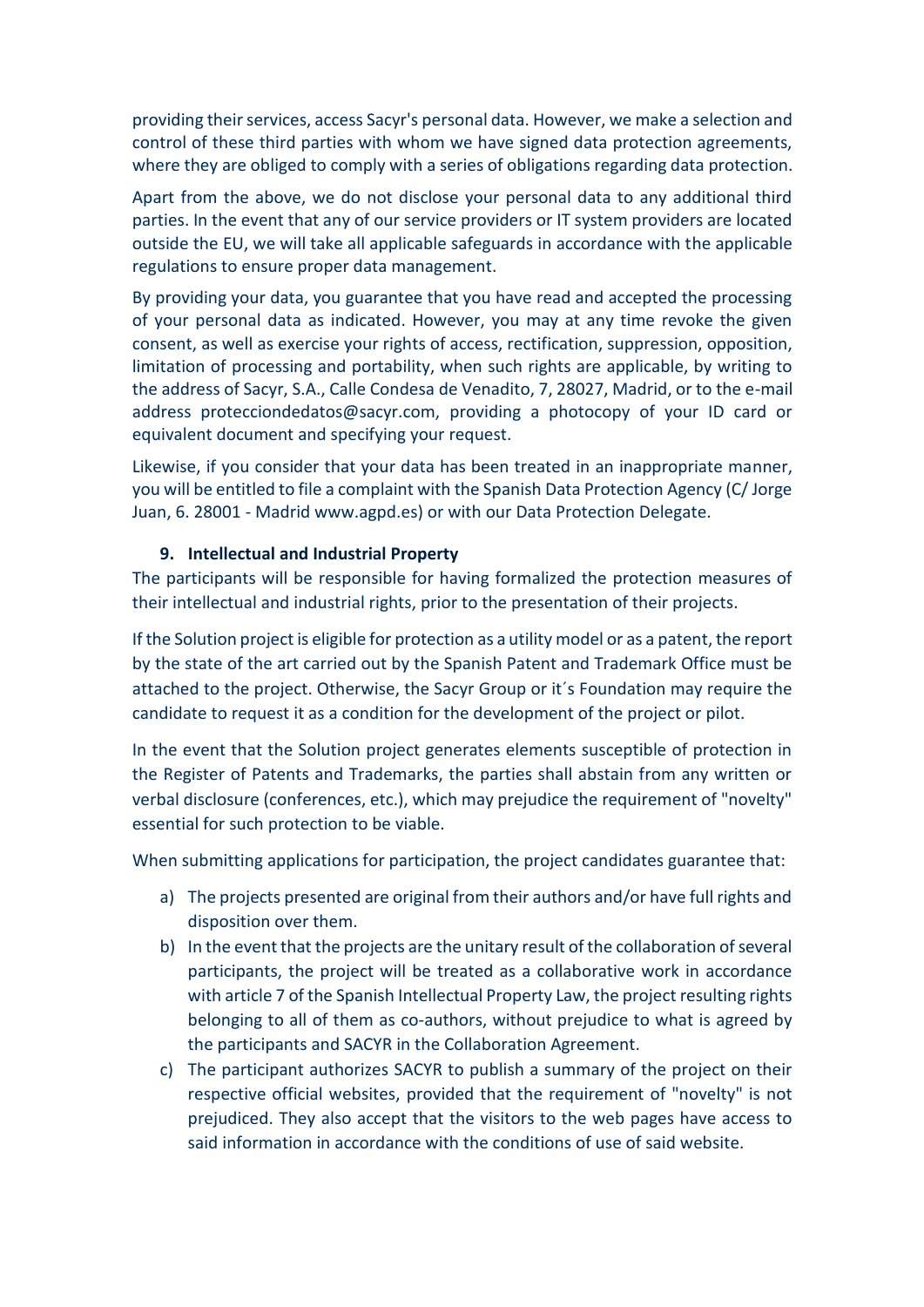- d) The participant authorizes SACYR the use of the name and title of its Solution Project, to be mentioned on the website or for any actions or events related in any way to Sacyr iChallenges, without any time limit, as well as to be reflected in SACYR's historical archives and various media, and the Sacyr iChallenges program.
- e) The participant accepts that none of these rules authorizes or entitles him/her to use SACYR's industrial property rights such as, brands or logos, or any others owned by the company.
- f) Should the participant, as part of the execution of the Joint Project, need to access SACYR's documentary and database (model contracts, data, etc.), such access shall be conditional upon the participant's acceptance of the corresponding confidentiality agreement established by SACYR.

## **10. Transfer**

<span id="page-10-0"></span>The transfer by any title of status of a participant must, in any case, be authorized by the Sacyr Group or its Foundation, who may object in the event that the new participant or partner does not have characteristics, intellectual or economic solvency similar to those of the transferor, as well as in the case of third parties linked to companies competing with the Sacyr Group.

The Joint Project will be developed between the participant and the Sacyr Group company designated by Sacyr.

#### **11. Liability**

<span id="page-10-1"></span>The participants declare that the works and projects presented are original and that the concepts and/or creative elaborations that make them up have not been carried out by non-participating third parties or that in their case they have the pertinent authorizations for the presentation.

In the event that any third-party claims that any intellectual or industrial property right has been violated, the Sacyr Foundation and the companies of the Sacyr Group will be exonerated from all liability. The participants shall be liable to the Sacyr Group and the Sacyr Foundation for any expenses or damages that arise from claims by third parties, as a result of any failure by such participants to comply with their obligations under these rules.

# **12. Dissemination of Award-Winning Project and Image Rights**

<span id="page-10-2"></span>The Sacyr Foundation along with various other companies of the Sacyr Group reserve the right to publish the finalists´ projects in a publication created for this purpose, as well as in the publications and websites of their business groups, in terms that do not prejudice the requirement of "novelty" in the event that the Project is subject to registry protection.

Likewise, the Sacyr Foundation and the various companies of the Sacyr Group may reproduce, in part or whole any of the information, provided that the requirement of "novelty" of the elements registered is not prejudiced, in the media it considers appropriate, the final projects and the names of the authors with the sole aim of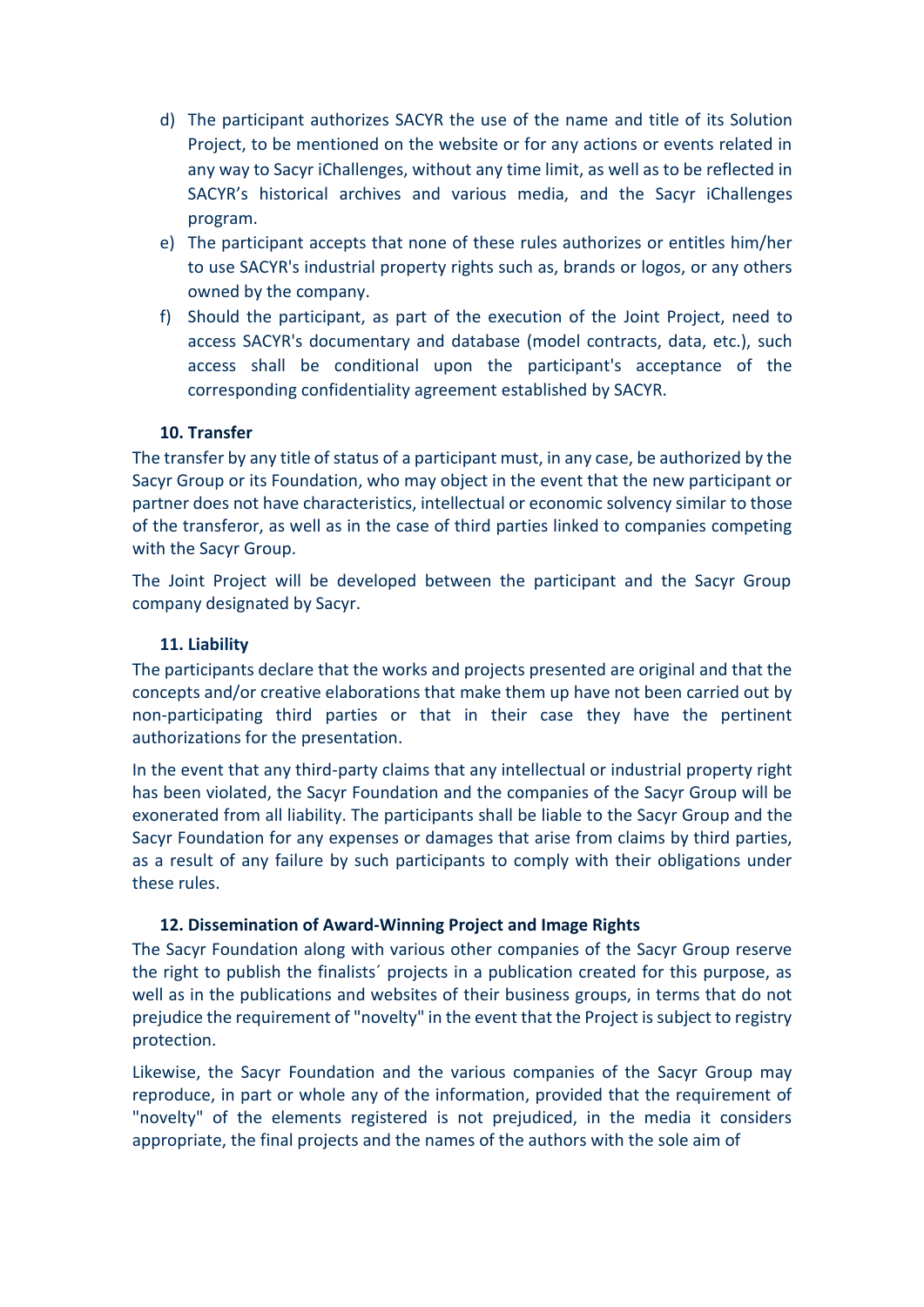transferring the contributions made to the company. This is done without this entailing any limitation on the property rights over them.

By participating in this program, the participants automatically consent to the transfer, use, publication, and worldwide reproduction of their image, name, and surname without prejudice to the provisions of section 7 a. and 8 of these Rules, as well as a mention of the finalist projects in any type of advertising, promotion, publication, including TV, Internet, social networks, or any other medium of nature during the duration of the Sacyr iChallenges program. This may also include later dates for informative or corporate purposes, provided that these are related to this program without this giving rise to any right in favor of the participant to receive any consideration for it.

## **13. Acceptance of Terms and Legislation**

<span id="page-11-0"></span>Participation in the call implies full acceptance of these rules and the waiver of any claim by candidates.

Sacyr reserves the right to introduce measures of mere formality to facilitate the development of the call, committing itself to communicate, on the website mentioned in these bases, said modified in such a way that all participants have access to them.

Sacyr may not reduce, but at its discretion may extend all the periods mentioned in these Rules or fix those that are appropriate for their development, publishing them on its website as far in advance as possible.

If any of the terms mentioned cannot be literally executed on their own terms due to any legal limitation affecting them, they will be adjusted respecting, as much as possible, in accordance with the spirit of the current wording.

These legal bases shall available, at all times, on the program's website (sacyrichallenges.com).

The application of these bases shall be governed by Spanish law. In the event of discrepancies in the interpretation or application of this document, the parties will undertake to make their best efforts to amicably resolve them. In any case, the parties renounce any jurisdiction that may correspond to them and expressly submit to the courts and tribunals of the city of Madrid.

#### **14. Acceptance of the Sacyr Group Code of Conduct**

<span id="page-11-1"></span>Participants accept and agree to abide by the Sacyr Group Code of Conduct as it applies to them. This Code of Conduct will be available on the company's website [\(https://www.sacyr.com/en/shareholders-investors/corporate-governance/normative](https://www.sacyr.com/en/shareholders-investors/corporate-governance/normative-compliance/code-conduct)[compliance/code-conduct](https://www.sacyr.com/en/shareholders-investors/corporate-governance/normative-compliance/code-conduct) ).

#### **15. Final Considerations**

<span id="page-11-2"></span>This Program may be modified, interrupted and/or cancelled if justified circumstances require it. Likewise, SACYR reserves the right to declare the prize void if no project submitted meets the quality expected at the discretion of the Deciding Committee for each challenge.